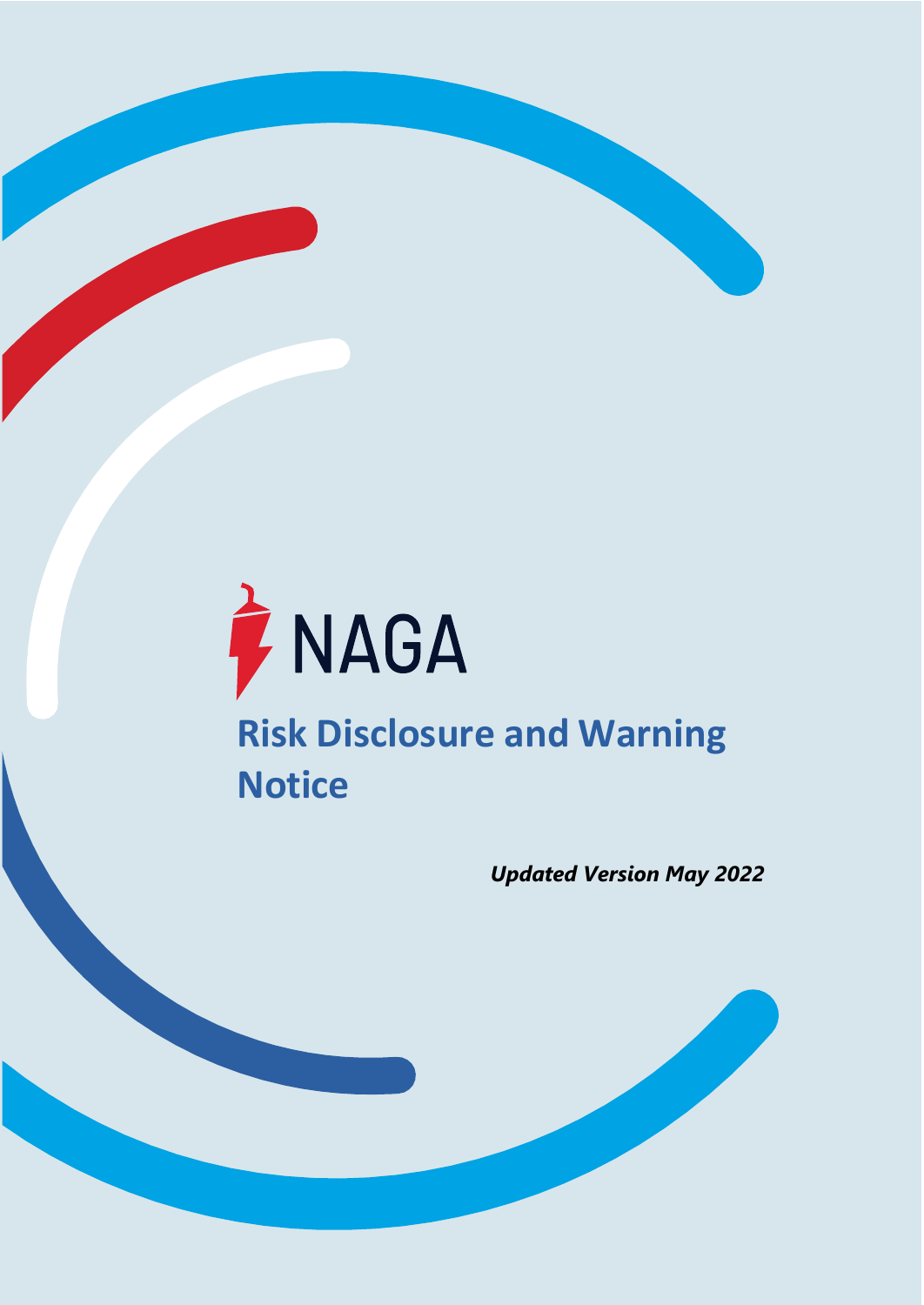

# **Table of Contents**

| 1.  |  |
|-----|--|
| 2.  |  |
| 3.  |  |
| 4.  |  |
| 5.  |  |
| 6.  |  |
| 7.  |  |
| 8.  |  |
| 9.  |  |
|     |  |
|     |  |
|     |  |
|     |  |
|     |  |
|     |  |
| 16. |  |
|     |  |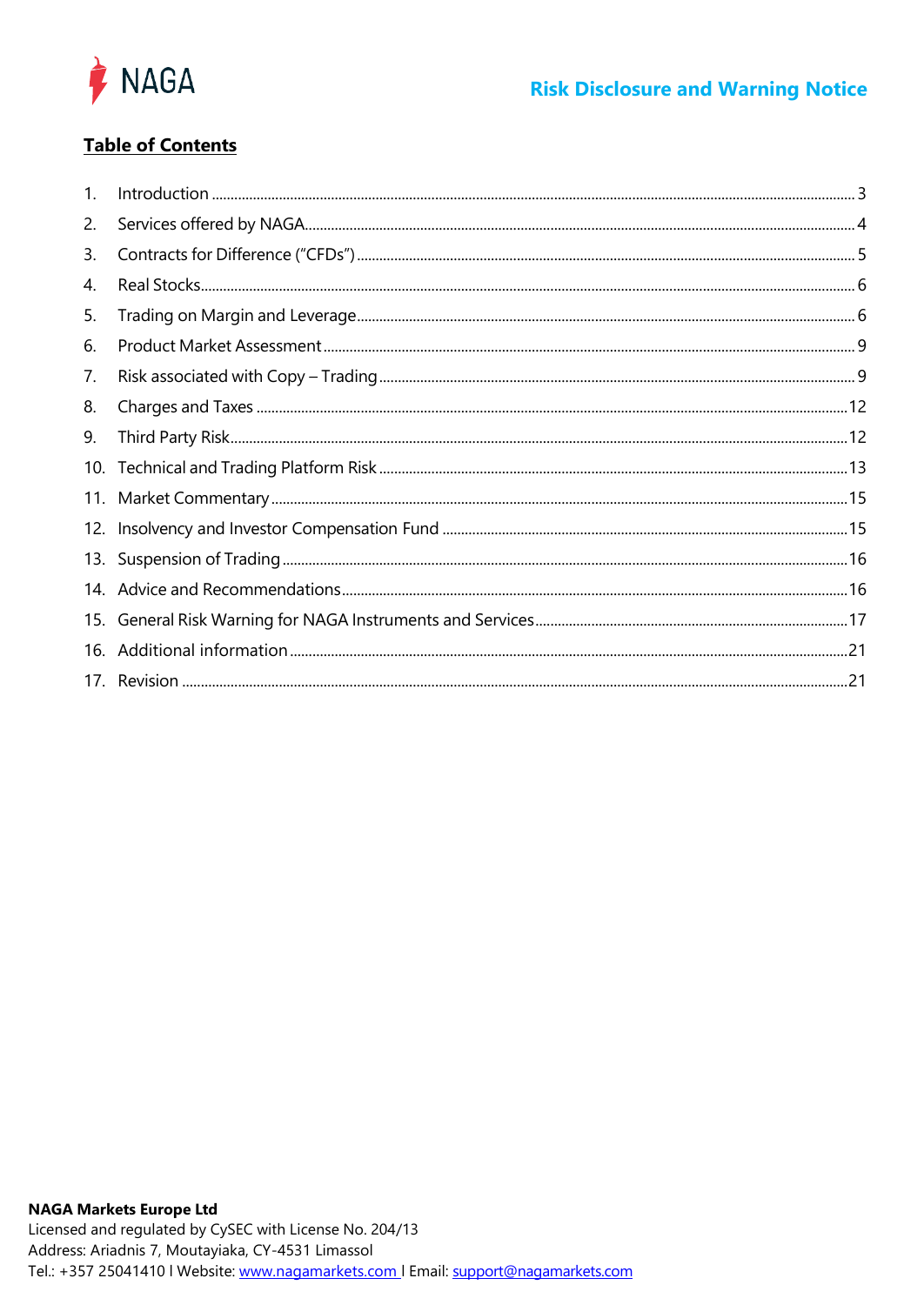

# <span id="page-2-0"></span>**1. Introduction**

NAGA Markets Europe Ltd (hereinafter "**NAGA**") is a Cypriot Investment Firm ("CIF") registered with the Registrar of Companies in Cyprus under number HE 251168 and regulated by the Cyprus Securities and Exchange Commission ("CySEC") under license number 204/13. NAGA is operating under the Cypriot Law L. 87(1)/2017 titled "Investment Services and Activities and Regulated Markets Law of 2017" which transposed the European Directive 2014/65/EU of the European Parliament and of the Council of 15 May 2014 on markets in financial instruments and amending Directive 2002/92/EC and Directive 2011/61/EU, as the same may be in force from time to time and modified or amended from time to time (hereinafter "MiFID II").

The present document, "NAGA Risk Disclosure and Warning Notice", is provided to all Clients and prospective Clients in accordance with the requirements of the above legal framework and provides a general description of the nature and risks associated with the financial instruments provided by NAGA. This document does not explain all the risks involved in trading CFDs or how such risks relate to each client's personal circumstances. CFD trading involves risk to invested capital. NAGA highly recommends not to invest funds that each client cannot afford to lose. If Clients choose to enter into a trading relationship with NAGA, it is important that they remain aware of the risks involved, that they have adequate financial resources to bear such risks and that they monitor their positions carefully. If you are in any doubt about the risks involved, you should seek professional advice.

All Clients and prospective Clients should carefully read the following risk disclosure and warnings contained in this document, before applying to NAGA for a trading account and before they begin to trade with NAGA. However, it is noted that this document cannot and does not disclose or explain all the risks and other significant aspects involved in dealing in Financial Instruments. The notice was designed to explain in general terms the nature of the risks involved when dealing in Financial Instruments on a fair and non-misleading basis.

NAGA offers the Real Stocks and Contracts for Difference (the "CFDs") with underlying assets including Equities, Indices, Cryptocurrencies, Commodities, Exchanges Traded Funds and Foreign Exchange.

In consideration of NAGA agreeing to enter into a business relationship, the Client hereby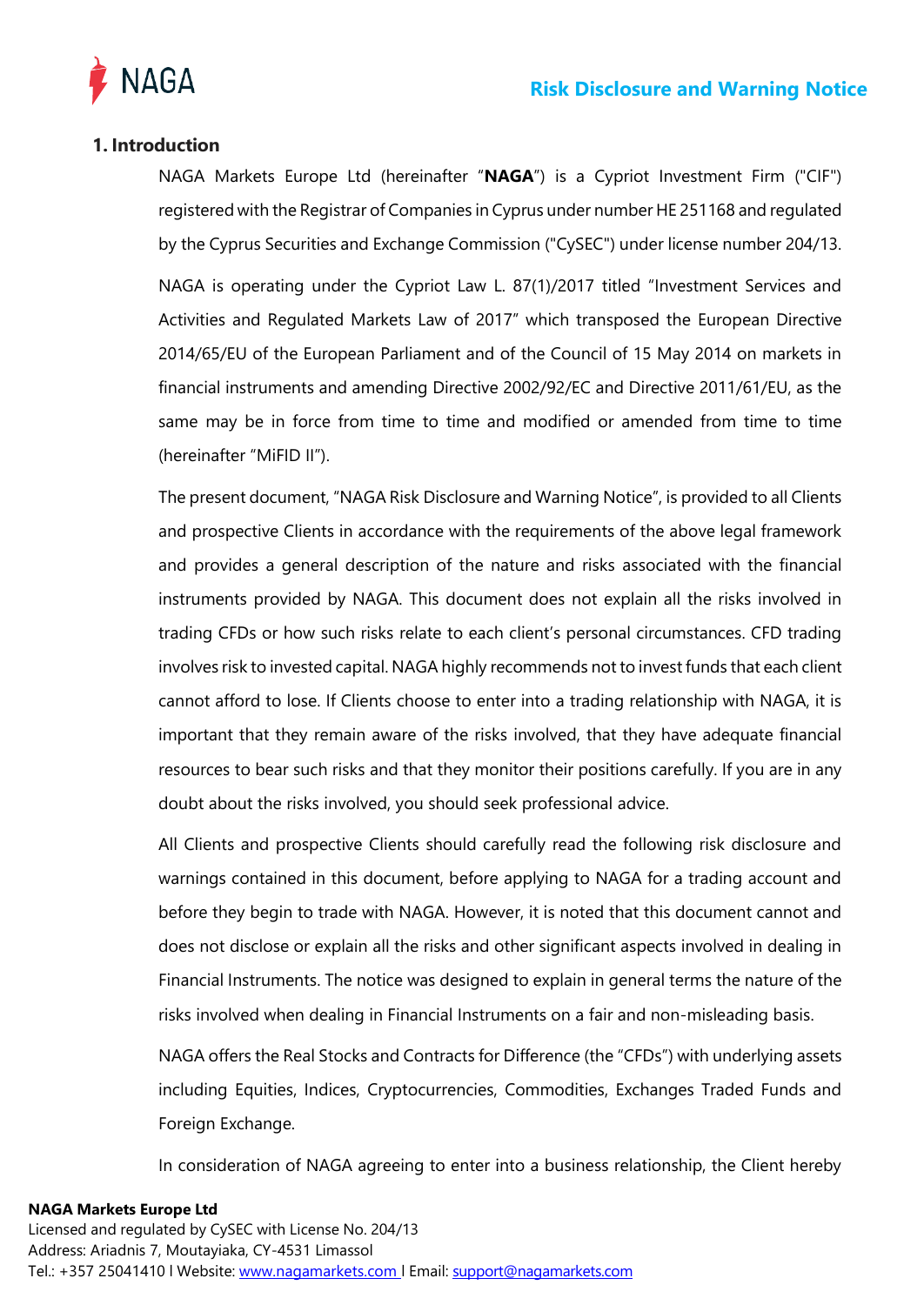

acknowledges, understands and agrees with the risks and warnings included in this document and warrants that they are willing and able, financially, or otherwise, to undertake the risk of incurring losses and damages when trading in the financial instruments offered by NAGA.

In addition, all Clients and prospective Clients can refer to the Key Information Document (hereafter "**KID**"), which provides you with key information about NAGA's investment products, available [here. T](https://nagamarkets.com/legal-documentation)his information is required by the legal framework to help you understand the nature, costs, risks, and rewards of this product and to help you compare it with other products.

Client ensures that they understand that trading in CFDs is highly speculative and is categorized as high-risk investments due to their derivative nature and no guaranteed return. Therefore, all Clients or prospective Clients must ensure that they understand the risks involved for each one of the financial instruments offered by NAGA, considering their level of knowledge and experience. The Client should not risk more capital than they are prepared to lose.

Consequently, before applying for a trading account, the Client should carefully consider whether investing in a specific financial instrument is suitable for them by taking into account their personal circumstances and financial resources. If the Client does not understand the risks involved, then they should seek independent advice and consultation from an independent financial advisor or should not trade at all.

# <span id="page-3-0"></span>**2. Services offered by NAGA**

NAGA, following the provisions of its authorization provides the following services to its clients:

- 1. Reception and transmission of orders in relation to one or more financial instruments;
- 2. Execution of Clients' Orders; and
- 3. Portfolio Management, in relation to Copy Trading, please refer to **Section 7** for further information.

NAGA does not provide investment advice in relation to Real Stocks and CFD products.

In addition to the services stated above, NAGA may act as the principal or an agent in relation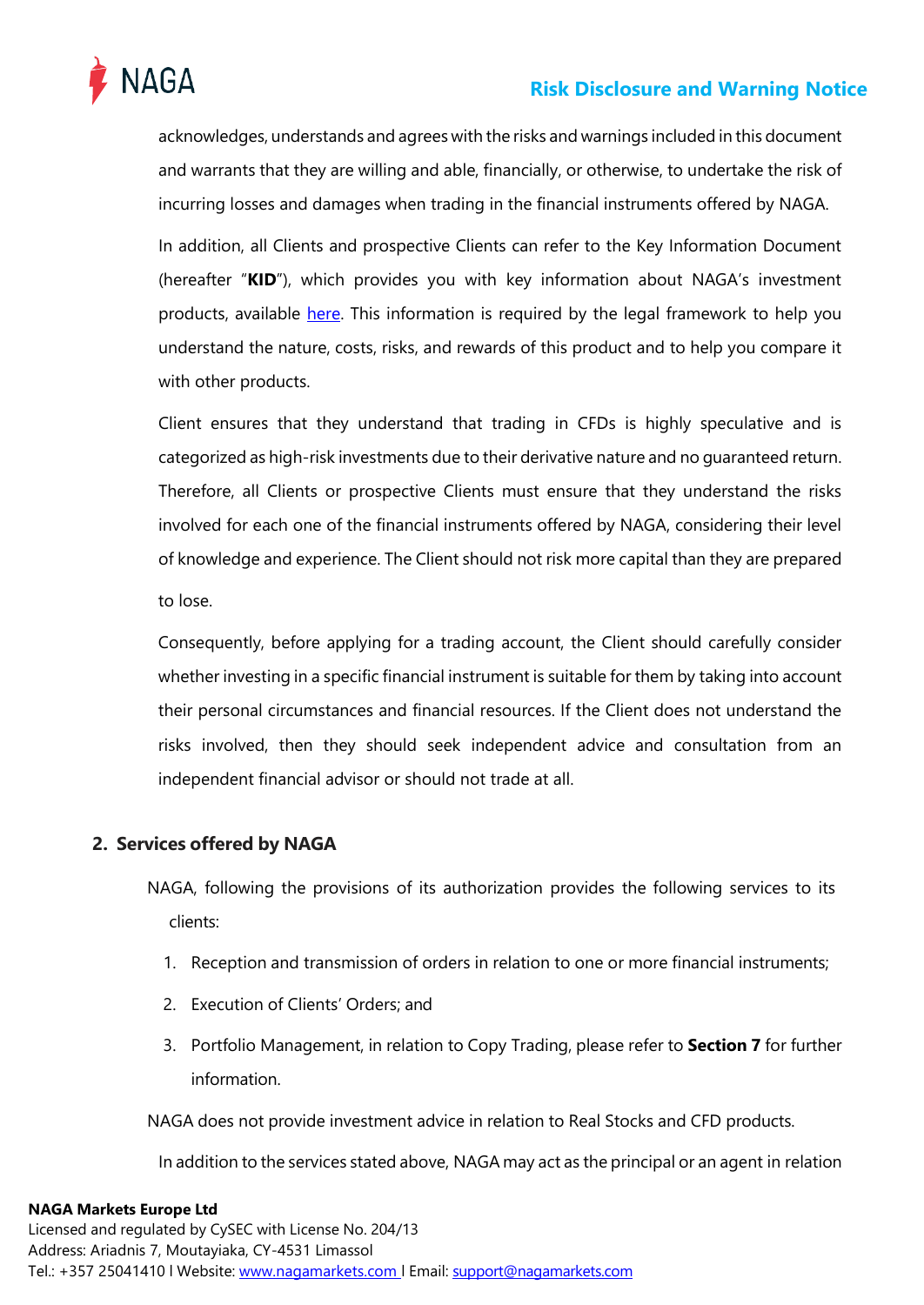

to the Execution of Clients' Orders.

*CFDs are complex products and are not suitable for all investors. A [high risk](https://nagamarkets.com/) of retail investor accounts lose money when trading CFDs with this provider.*

*Don't use money you can't afford to lose. You should lose much more than your initial payment. You should only consider trading in CFDs if:* 

• *you have extensive experience of trading in volatile markets,* 

• *you fully understand how they operate, including all the risks and costs involved,* 

• *you are aware that the greater the leverage, the greater the risk,* 

• *you understand that your position can be closed whether or not you agree with the provider's decision to close your position,*

• *you have sufficient time to manage your investment on an active basis*

# <span id="page-4-0"></span>**3. Contracts for Difference ("CFDs")**

CFD is a derivative instrument priced with reference at an underlying asset price. CFDs are traded Over the Counter and no Regulated Market will be involved in the transaction. CFDs involve greater risk than investing in on-exchange products, as market liquidity cannot be guaranteed, and it may be more difficult to liquidate an existing position. The prices and other conditions are set by us in accordance with NAGA's obligation to provide best execution as included in the

# **Order Execution Policy** and in NAGA's **Client Agreement, available** [here.](https://nagamarkets.com/legal-documentation)

NAGA's services are available for retail clients, professional clients, and eligible counterparties. Please refer [here](https://nagamarkets.com/legal-documentation) for further information relating to NAGA's **Client Categorization Policy**. CFDs are high risk and complex financial products, generally used for speculative purposes, which are not suitable for all members of the public. CFDs are not appropriate for "buy and hold" trading, therefore if the client does not have enough time to monitor such investment on a regular basis, he or she should not trade in CFDs.

The CFDs available for trading with NAGA is non-deliverable spot transactions giving an opportunity to make profit on changes in the Underlying Asset (cash indices, index futures, futures, commodity futures, spot crude oil, spot gold, spot silver, single stocks, currencies, or any other asset according to the NAGA's discretion from time to time).

Clients and prospective clients must not enter into CFD trading unless they are willing to undertake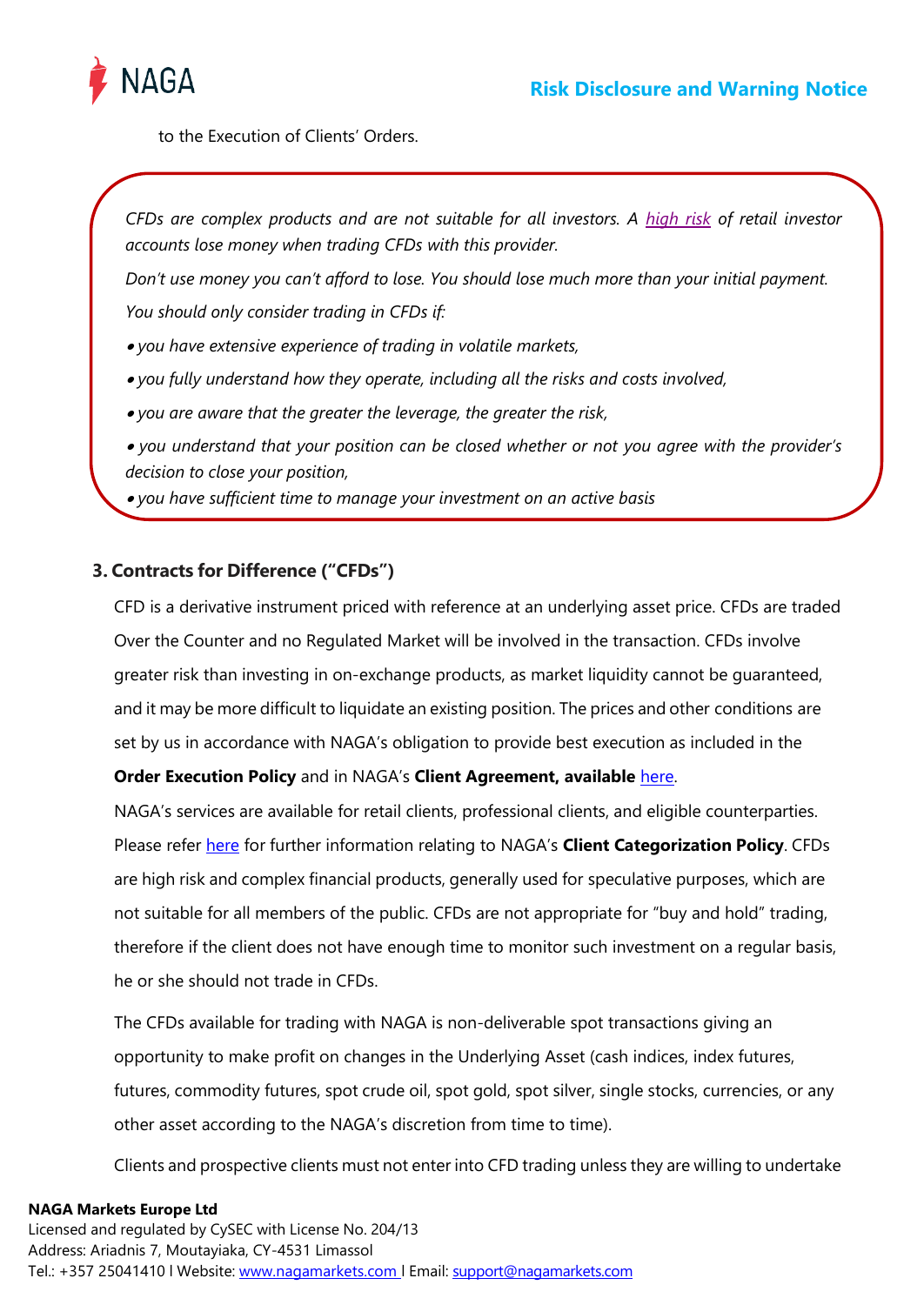

the risk of entirely losing all the capital which they have invested.

## <span id="page-5-0"></span>**4. Real Stocks**

Real Stocks are the part of ownership within a specific company/incorporation. In general, the price depends on how well the company is doing, so in case the company is doing well

in financial terms, then the price of share of the specific company will increase and if the Company does not do well, then the price will fall.

Real Stock Trading is available only through the NAGA ecosystem. In this respect, all clients and prospective clients shall be aware that they will be unable to transfer their Real Stocks outside the NAGA ecosystem.

Prior to entering into Real Stock Trading, all clients and prospective clients that place an order (whether during normal market hours or when the market is closed), agree to pay or receive the prevailing market price at the time the market order is executed to avoid paying a higher price and possibly exceeding their purchasing power or selling it at a lower price than they would like. **All clients and prospective clients, that wish to engage in Real Stock Trading shall choose** 

**to enter a Limit Order.**

## <span id="page-5-1"></span>**5. Trading on Margin and Leverage**

NAGA provides leverage for Clients to trade on margin. For example, a trading contract on leverage of 1:30 will only require 3.33% of the contract's value as an initial margin. **Small movements in the underlying instrument's price will result in large potential gains or losses for the Client**.

NAGA offers to its Retail Clients the trading accounts presented in **[Table](#page-5-2) 1** to **[Table](#page-6-0) 3**, below, depending on the Client's Trading Account Categorization.

| Table T: Elementary Account Leverage and Marqin Levels |      |                                   |  |
|--------------------------------------------------------|------|-----------------------------------|--|
| Underlying Instrument                                  |      | <b>Margin Rate</b> Leverage Level |  |
| <b>Real Stock Trading</b>                              | 100% | N/A                               |  |

<span id="page-5-2"></span>*Table 1: Elementary Account Leverage and Margin Levels*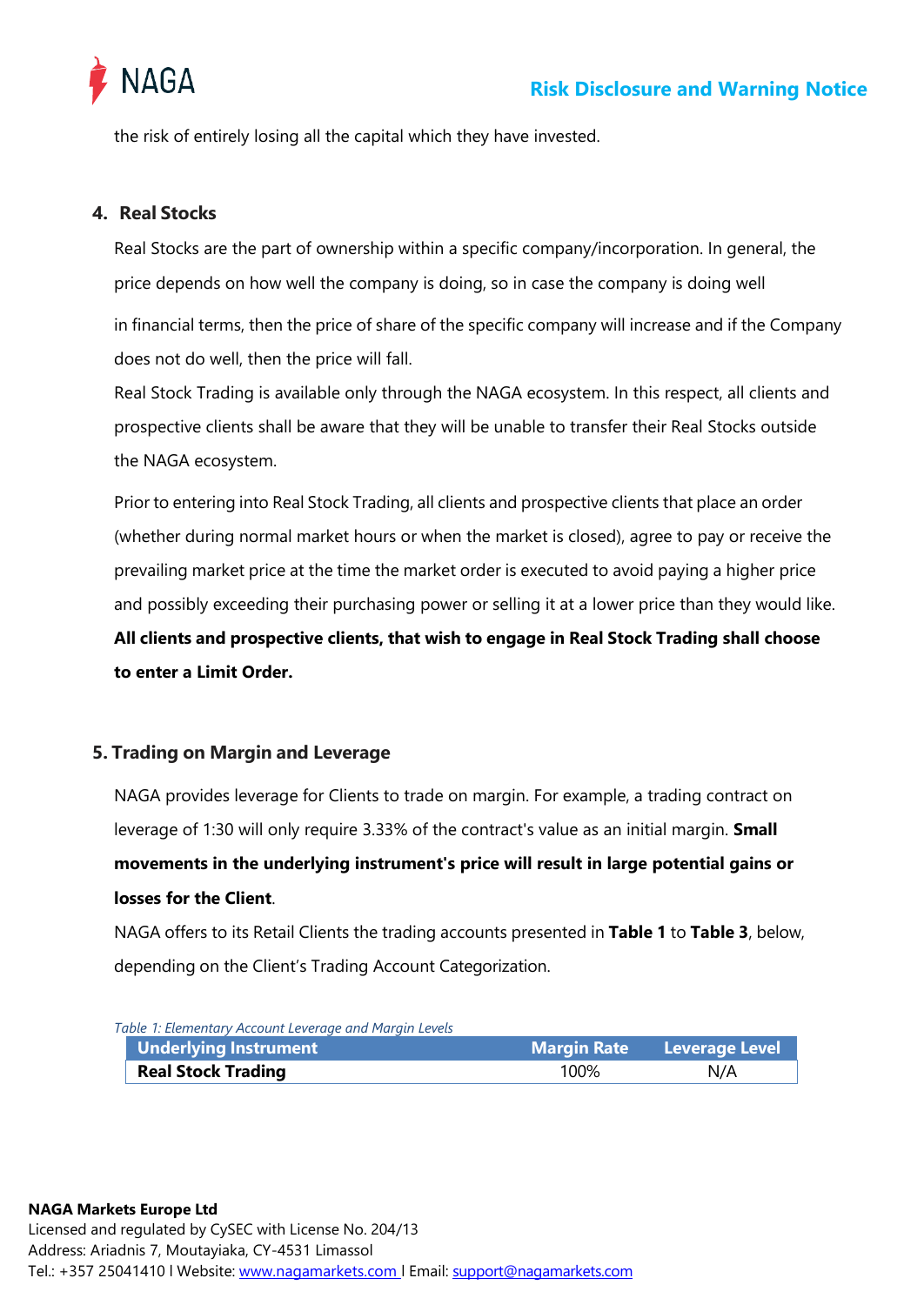

*Table 2: Intermediary Account Leverage and Margin Levels*

| <b>Underlying Instrument</b>                                                           | <b>Margin Rate</b> | <b>Leverage Level</b> |
|----------------------------------------------------------------------------------------|--------------------|-----------------------|
| Major Foreign Exchange pairs between the<br>following: USD, EUR, JPY, GBP, CAD and CHF | 5%                 | 1:20                  |
| Other Foreign Exchange - All other currency<br>pairs                                   | 10%                | 1:10                  |
| Gold (XAU/USD)                                                                         | 5%                 | 1:20                  |
| Major indices <sup>11</sup>                                                            | 10%                | 1:10                  |
| <b>All other indices</b>                                                               | 20%                | 1:5                   |
| <b>Commodities, other than Gold</b>                                                    | 20%                | 1:5                   |
| <b>Shares and ETFs</b>                                                                 | 50%                | 1:2                   |
| <b>Cryptocurrencies</b>                                                                | 50%                | 1:2                   |

<span id="page-6-0"></span>*Table 3: Advanced Account Leverage and Margin Levels*

| <b>Underlying Instrument</b>                                                           | <b>Margin Rate</b> | <b>Leverage Level</b> |
|----------------------------------------------------------------------------------------|--------------------|-----------------------|
| Major Foreign Exchange pairs between the<br>following: USD, EUR, JPY, GBP, CAD and CHF | 3.33%              | 1:30                  |
| Other Foreign Exchange - All other currency<br>pairs                                   | 5%                 | 1:20                  |
| Gold (XAU/USD)                                                                         | 5%                 | 1:20                  |
| <b>Major indices</b>                                                                   | 5%                 | 1:20                  |
| <b>All other indices</b>                                                               | 10%                | 1:10                  |
| <b>Commodities, other than Gold</b>                                                    | 10%                | 1:10                  |
| <b>Shares and ETFs</b>                                                                 | 20%                | 1:5                   |
| <b>Cryptocurrencies</b>                                                                | 50%                | 1:2                   |

Trading on margin enables Clients to achieve high potential profits but also increases the risk of high potential losses. All Clients are warned that as a general rule, higher leverage increases the risk of high losses. Trading on margin carries very high risks and NAGA strongly advises all Clients to carefully consider the proper level of leverage for their trading style, objectives, and risk appetite and to seek independent advice where necessary.

The Client is required to deposit a margin with NAGA in order to open a trade. The margin requirement will depend on the underlying instrument of the derivative Financial Instrument, the level of the Client's leverage and the value of the position to be established. When the margin level required to maintain the open position(s) in the Client's trading account falls below the minimum margin requirement, as specified by NAGA, NAGA may, but shall have

<sup>&</sup>lt;sup>1</sup> Major Indices includes EURX50, GERMAN30, UK100, FRENCH40, JPN225, US30, SPX500, NAS100, EU50#, DE30#, FTSE100#, FRA40#, JAP225#, DJ30#, US500#, US100#1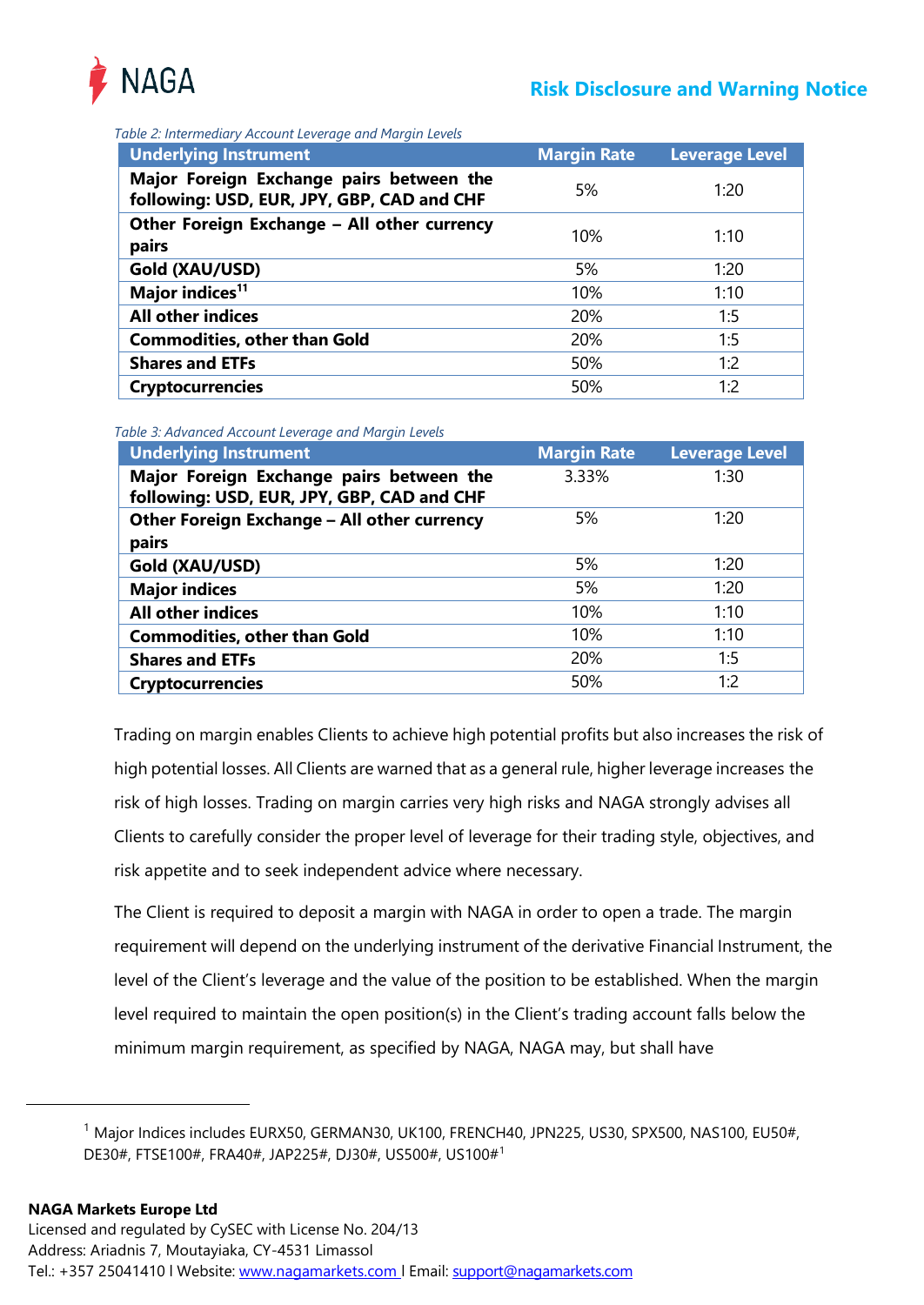

no obligation whatsoever, to issue a 'margin call', and in this case the Client will have too either increase the 'equity' in their trading account by depositing additional funds and/or close their positions. If the Client does not perform any of the aforementioned and the trading account reaches or falls below the 'stop out level', as this is specified by NAGA, the automatic 'stop out mechanism' will be initiated and will start closing the open positions at the current market prices, in descending order on the basis of level of loss of each trade. NAGA guarantees that there will be no negative balance in the Retail Client's account when trading in financial instruments provided by NAGA due to the Negative Balance Protection offered.

The following *example* is provided by NAGA, to ensure that all Clients and prospective Clients have a clear understanding relating to CFD Trading:

Company ABC is listed in the German Stock Exchange, you think the listed share ABC is undervalued and that its price will rise. The price quoted is 216.30 / 216.950. That means you may sell at €216.30 or buy at €216.950. The difference between the price you can sell and the price you can buy is called "the spread". You decide to buy 10 CFDs in the share ABC at the price of €216.950 per CFD. Leverage allows you to trade in positions larger than your own money. So, you do not actually pay €2,169.50 (€216.950 x10). Taking into consideration the Margin Level of 20% (for Advanced Account level), the Initial Margin Requirement is calculated as below:

| <b>Price</b>               | €216.950                   |  |
|----------------------------|----------------------------|--|
| Volume                     | 10                         |  |
| Margin Level               | 20%                        |  |
| Initial Margin Requirement | 433.9 (ie, 216.950x10x20%) |  |

The Profit you get on this initial requirement depends on the price at which you decide to close your position (that is, when you sell the CFD). In case your estimation that ABC was undervalued, and its price increased by 5%, i.e., from €216.950 to €227.80, you will gain the difference between the opening and closing price multiplied by the volume of the transaction. Namely the profit of the relevant trade is €108.5 i.e., [(227.80-216.95) x 10]. In case your estimation was incorrect, and the price of ABC decrease by 5%, i.e., from €216.950 to €206.10, you will lose the difference between the opening and closing price multiplied by the volume of the transaction, which will be €108.5 i.e., [(216.950-206.10) x10]. The only cost paid to enter into such transaction is the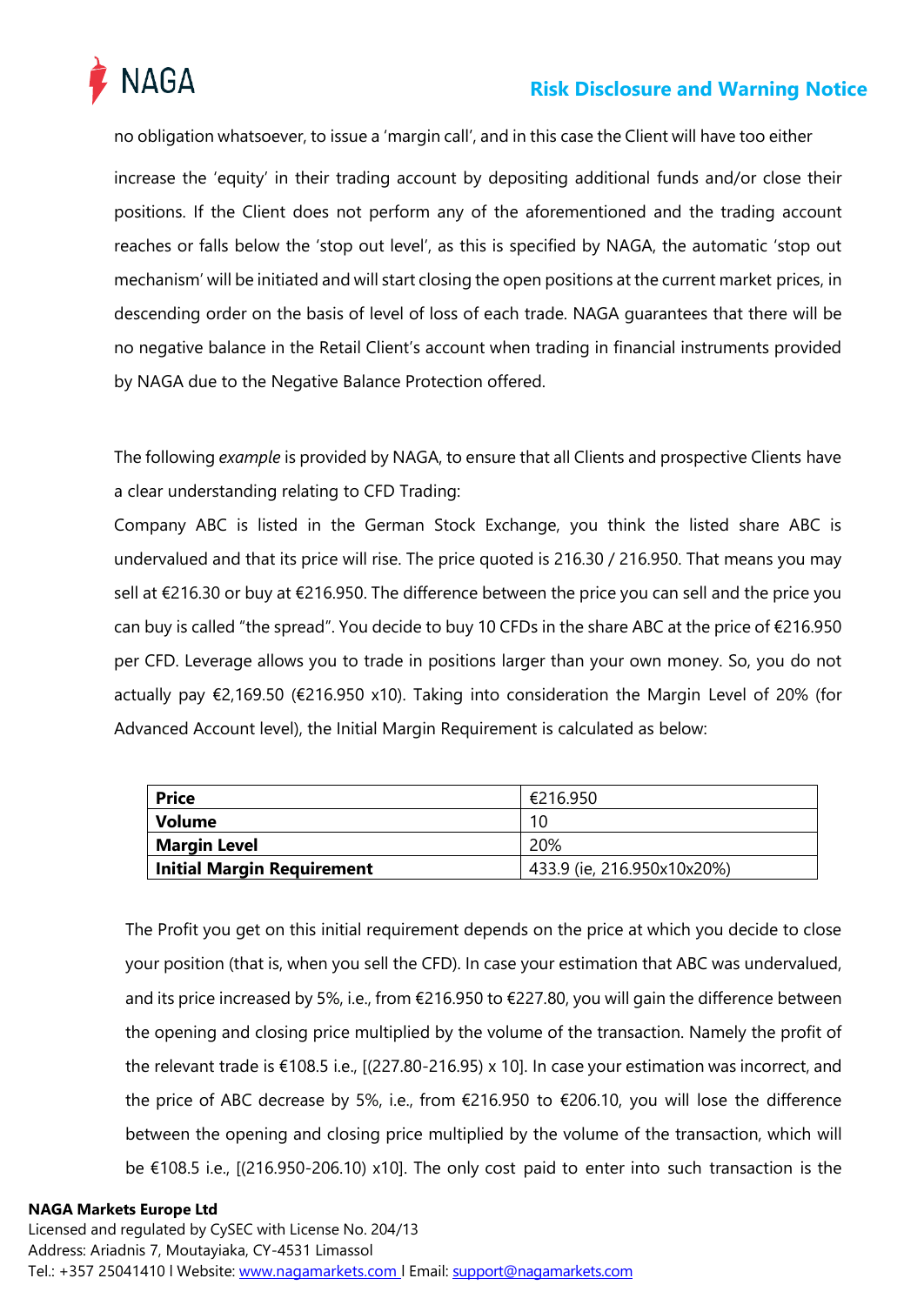

spread, which is €6.5 i.e., [(216.950-216.30)\*10]. In addition to the spread, if any position is carried overnight, there is an overnight Swap Fee needs to be debited or credited to your account. Additional information on Swap Fees can be found on the Cost and Charges policy [here.](https://nagamarkets.com/legal-documentation)

**Important Note**: You should be aware of the possibility that other costs may exist that are not paid *through or imposed by NAGA. It is your sole responsibility to bear these additional costs. Costs related to trading CFDs may outweigh the gross profits from a trade. CFD trading is risky and not suitable for everyone. If you choose to enter into a trading relationship with us, it is important that you remain aware of the risks involved, that you have adequate financial resources to bear such risks and that you monitor your positions carefully. If you are in any doubt about the risks involved, you should seek professional advice.*

## <span id="page-8-0"></span>**6. Product Market Assessment**

Following the implementation of the Investment Services and Activities and Regulated Markets Law of 2017 (Law 87/(I)/2017), the Company is required to identify its target market, NAGA shall provide its services to Clients which fall within its target market assessment.

## <span id="page-8-1"></span>**7. Risk associated with Copy – Trading**

NAGA is proud to provide its clientele with the ability to interact, follow and copy other traders by using information and/or social trading features provided and/or made available on its trading platform. However, NAGA notes that Copy Trading is associated with various risks that all clients and prospective clients shall read and consider prior to their engagement in Copy Trading. NAGA's Risk Disclosure and Warning Notice provides a general description of the risks associated with Copy Trading. **This document does not explain all the risks involved in Copy Trading or how such risks relate to each client's personal circumstances.** However additional information about risk associated with Copy trading you may can be found [here.](https://nagamarkets.com/auto-invest/auto-copy)

Copy Trading is an automated trading execution, whereby trades are opened and closed on the Client's account without their manual intervention. It is the Client's decision to Copy a specific trader or traders and/or follow a particular strategy. Prior to making such decisions, Clients must consider their entire financial situation including financial commitments and understand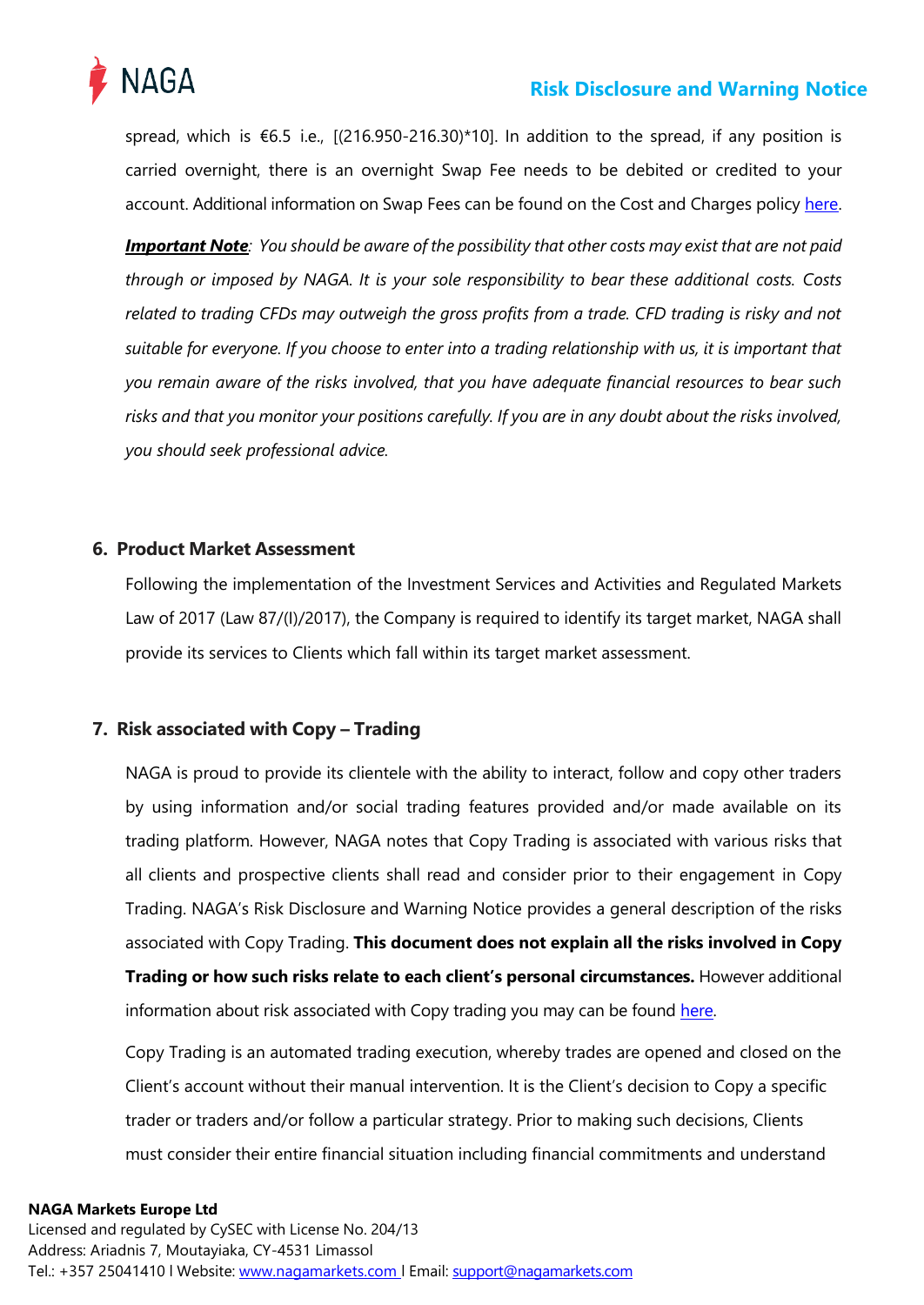

that using Copy Trading is highly speculative and thus could sustain significant losses exceeding the amount used to copy a trader or traders.

Copy Trading is provided by NAGA solely for informational purposes and in this respect, NAGA does not provide any investment or financial advice. **If clients make investment decisions in reliance on information which is available on NAGA websites and platform or as a result of the use of the social trading features, the clients do so at their own risk and NAGA will not be liable for any losses that you may sustain.**

Clients should not make any investment decision without first conducting their own research. Clients are solely and exclusively responsible for determining whether any investment, or strategy, or any other product or service is appropriate or suitable for them based on their investment objectives and personal and financial situation.

A copied trader's positions (with respect to any of financial instruments offered by NAGA) shall be copied as followed:

- A fixed amount equal to the lower; or
- the proportional amounts of the copied trade.

Such positions maintain the same leverage, stop loss, and take profit, to the maximum extent possible. Trades below the minimum trade amount may not be opened. All such positions shall be modified and/or closed automatically when modified/closed by the master trader, for whatsoever reason, without providing any further notice and without any action on your part. Clients should be able and prepared to bear the loss of the entire investment they made in such a copied trade. Clients are fully responsible for any losses they may sustain because of the automatic execution of instructions generated as a result of utilizing the Copy Trading feature.

If Clients have placed additional orders in their account or have modified or cancelled an order generated by Copy Trading, they may achieve a materially different result than the user that they copied.

In addition, withdrawal from the copied trade may also generate a materially different result than the user that they copied as it may affect the copy trading proportion and free margin.

Any past performance of NAGA Users, statistics, and any other information with respect to NAGA Users appearing on our websites and applications are not indicative of future results and should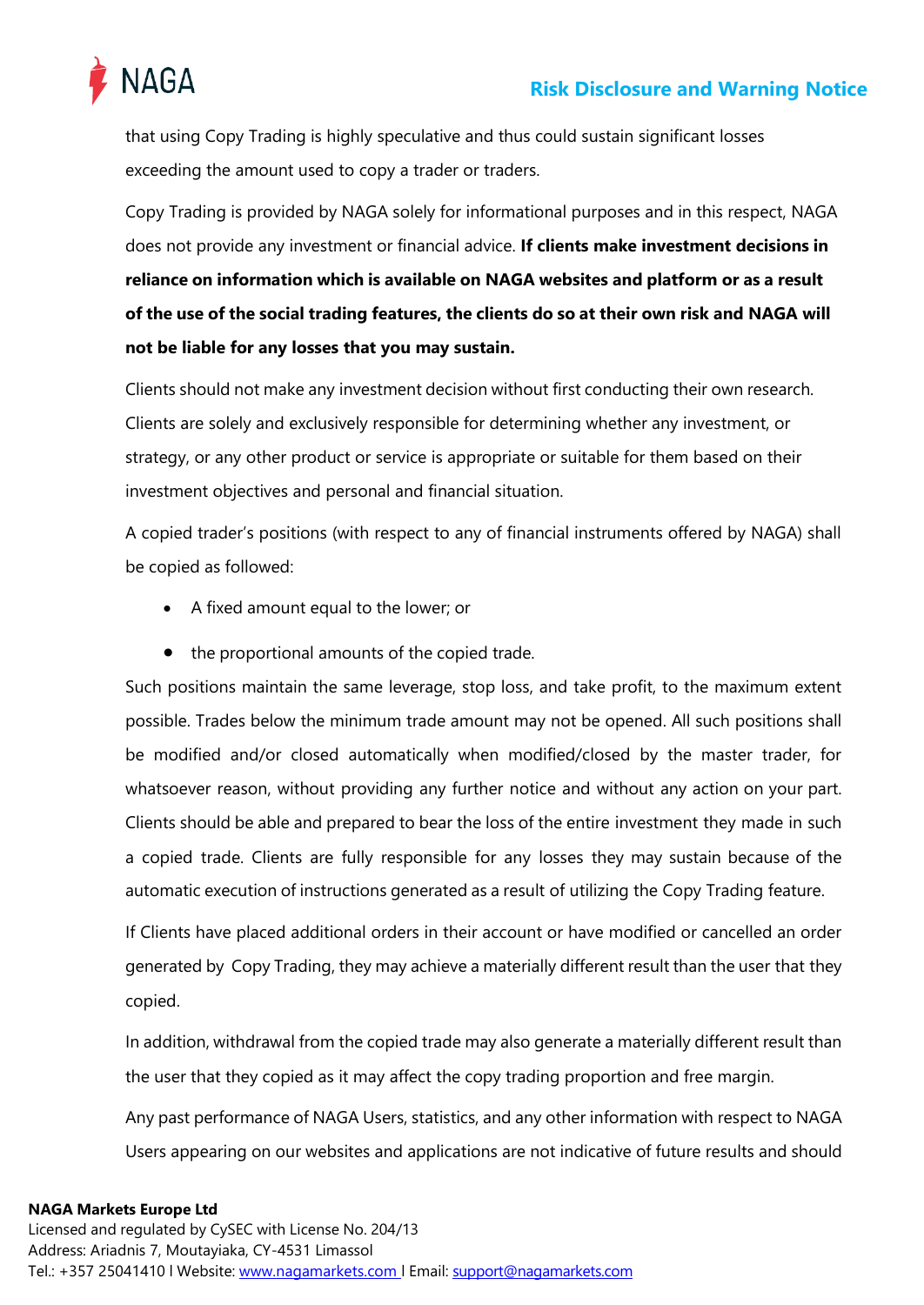

be considered as hypothetical as more fully described below. **It is important for Clients to understand that statistical information and historical performance are not a guarantee of future performance**. No representation or guarantee is being made by NAGA that any NAGA User will or is likely to achieve Profits or Losses in the future. When reviewing the Content, portfolio, financial performance information of another NAGA User, Clients should not assume that the NAGA User is unbiased, independent or qualified to provide financial information. NAGA does not guarantee any order including the placing of stop orders such as Stop Loss. Accordingly, regardless of the entry or closing designation, NAGA does not guarantee that the trade will be filled at the order price/stop loss percentage, and you may lose more than the original amount used to copy the trade.

Any past performance of NAGA Users, statistics, and any other information with respect to NAGA Users appearing on our websites and applications is not indicative of future results. The actual percentage of profits and losses experienced by NAGA Users will vary depending on many factors, including but not limited to starting account balances (deposits and withdrawals) and account settings.

Under no circumstances the information and/or the copy trading feature provided and/or made available on our website and or platform is intended to provide, or should be construed as providing, any investment, tax or other financial related advice of any kind. Upon engaging in orders based on content on the website and/or elect to copy specific traders, then such decisions and transactions and any consequences flowing therefrom, are the client's sole responsibility.

While individual NAGA Users and participants within the NAGA ecosystem may offer investment advice or opinions and/or affect a transaction which may be subsequently copied by other traders, opinions, or trades amount to nothing more than exchanges between NAGA Users, who may be anonymous. NAGA does not provide investment advice directly, indirectly, implicitly, or in any manner whatsoever by making such information and/or features available to each client. All Clients shall use any information gathered from the NAGA Platform and/or utilize the copy - trading only as a starting point of their own independent research and investment decision making.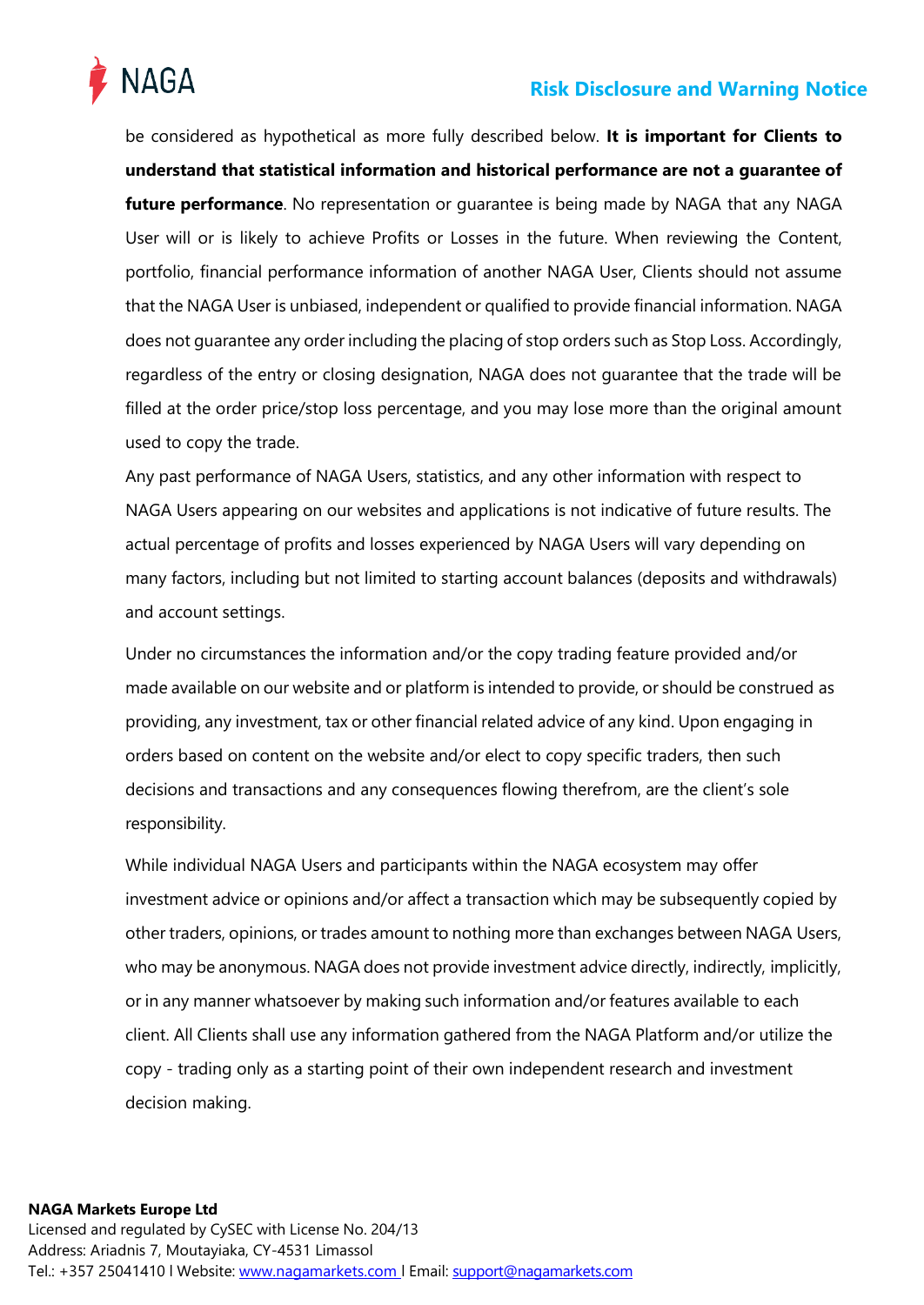

# <span id="page-11-0"></span>**8. Charges and Taxes**

The Provision of Services by NAGA to its Clients is subject to fees, which are available in the Costs and Charges Policy [here. B](https://nagamarkets.com/legal-documentation)efore Clients enter into a trading relationship with NAGA, they should obtain details of all fees, commissions, charges for which the Clients will be liable. **It is the Client's responsibility to check for any changes in the charges.**

If any charges are not expressed in monetary terms (but, for example, as a percentage of contract value), the Client should ensure that he/she understands what such charges are likely to amount. NAGA may change its charges at any time. Any changes will be communicated to the Client in advance.

There is a risk that the Client's trades in any Financial Instruments may be or become subject to tax and/or any other duty for example because of changes in legislation or his personal circumstances. NAGA does not warrant that any tax and/or any other stamp duty will be payable. NAGA does not offer tax advice. NAGA is not responsible for any taxes and/or any other duty which may accrue in respect of his trades. It is noted that taxes are subject to change without notice. It is also noted that NAGA's prices in relation to CFD trading are set by NAGA and may be different from prices reported elsewhere. The NAGA's trading prices are the ones at which NAGA is willing to offer its services to its clients at the point of sale. As such, they may not directly correspond to real time market levels at the point in time at which the sale of CFD occurs.

## <span id="page-11-1"></span>**9. Third Party Risk**

NAGA may transfer the money received from the Client to a third party (e.g., an intermediate broker, a bank, a market, a settlement agent, a clearing house, an OTC counterparty located outside Cyprus or other Execution Venues) to hold or control in order to facilitate the Client's transactions or to affect a Transaction through or with that party or to satisfy the Client's obligation to provide collateral (e.g. initial margin requirement) in respect of a Transaction. NAGA has no responsibility for the insolvency, acts or omissions of any such third party to whom it will transfer money received from the Client.

The third party to whom the Company will transfer money may hold it in an omnibus account and it may not be possible to separate it from the Client's money, or the third party's money. In the event of the insolvency or withdrawal or winding-up proceedings or any other analogous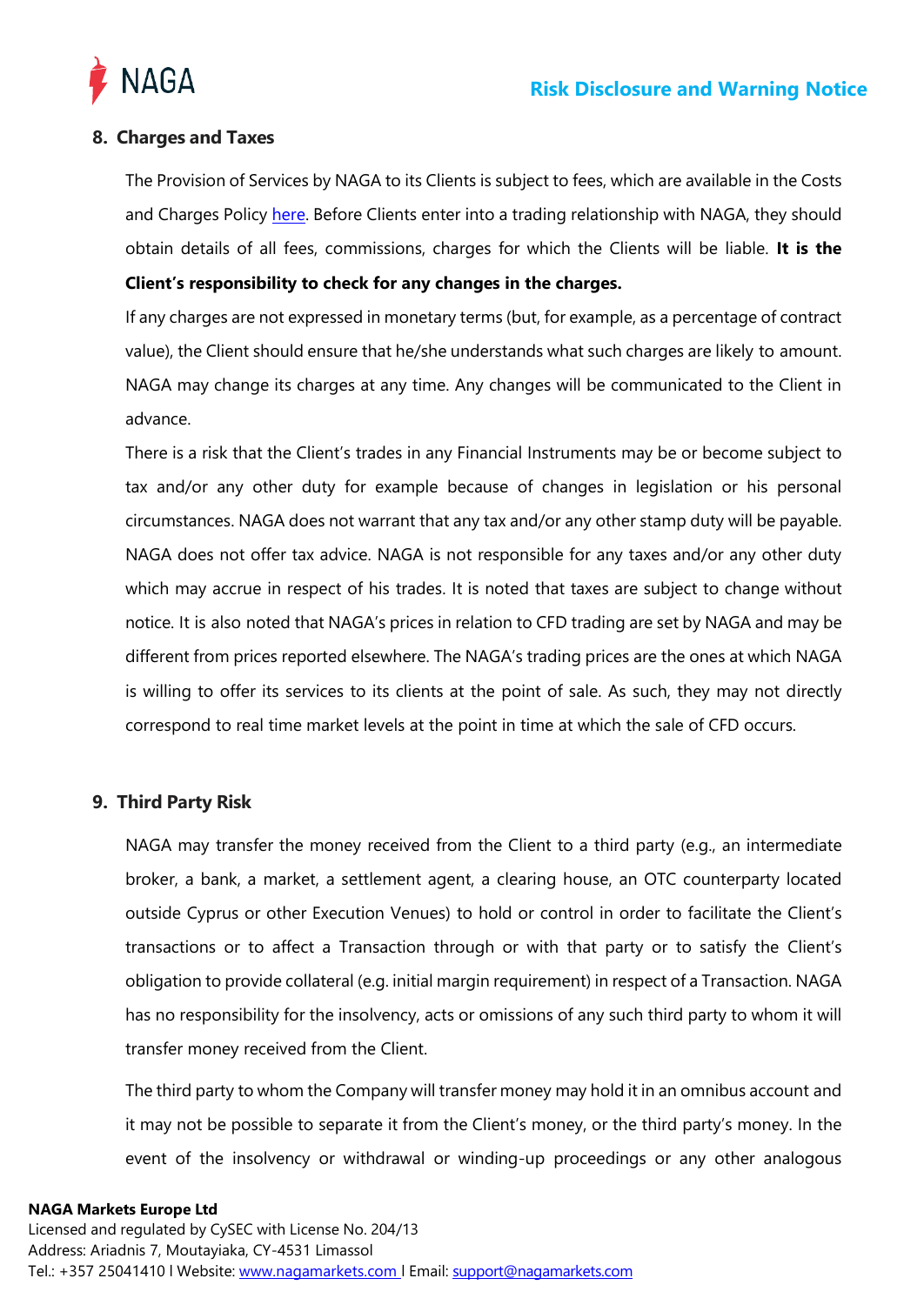

proceedings against the third party, may lead to the Client's positions being liquidated or closed against their wishes and/or the Client's orders may not be executed. In addition, NAGA may only have an unsecured claim against the third party on behalf of the Client, and the Client understands that he/she will be exposed to the risk that the money received by the Company from the third party is insufficient to satisfy the Client's claim(s). NAGA does not accept any liability or responsibility for any resulting losses.

# <span id="page-12-0"></span>**10. Technical and Trading Platform Risk**

The Client is warned that when trading in an electronic platform he assumes risk of financial loss which may be a consequence of amongst other things:

- o Failure of Client's devices, software and poor quality of connection;
- o Client's hardware or software failure, malfunction or misuse;
- o Improper work of Client's equipment;
- o Wrong setting of Client's Terminal;
- o Delayed updates of Client's Terminal.

The Client acknowledges that the unencrypted information transmitted by e-mail is not protected from any unauthorized access.

At times of excessive deal flow, the Client may have some difficulties to be connected over the phone or the NAGA's Platform(s)/system(s), especially in fast Market (for example, when key macroeconomic indicators are released).

The Clients acknowledge that the internet may be subject to events which may affect their access to NAGA's Website and/or trading Platform(s)/system(s), including but not limited to interruptions or transmission blackouts, software and hardware failure, internet disconnection, public electricity network failures or hacker attacks. NAGA is not responsible for any damages or losses resulting from such events which are beyond its control or for any other losses, costs, liabilities, or expenses (including, without limitation, loss of profit) which may result from the Client's inability to access its website and/or Trading System or delay or failure in sending orders or Transactions.

In connection with the use of computer equipment and data and voice communication

## **NAGA Markets Europe Ltd**

Licensed and regulated by CySEC with License No. 204/13 Address: Ariadnis 7, Moutayiaka, CY-4531 Limassol Tel.: +357 25041410 l Website: www.nagamarkets.com | Email: [support@nagamarkets.com](mailto:support@nagamarkets.com)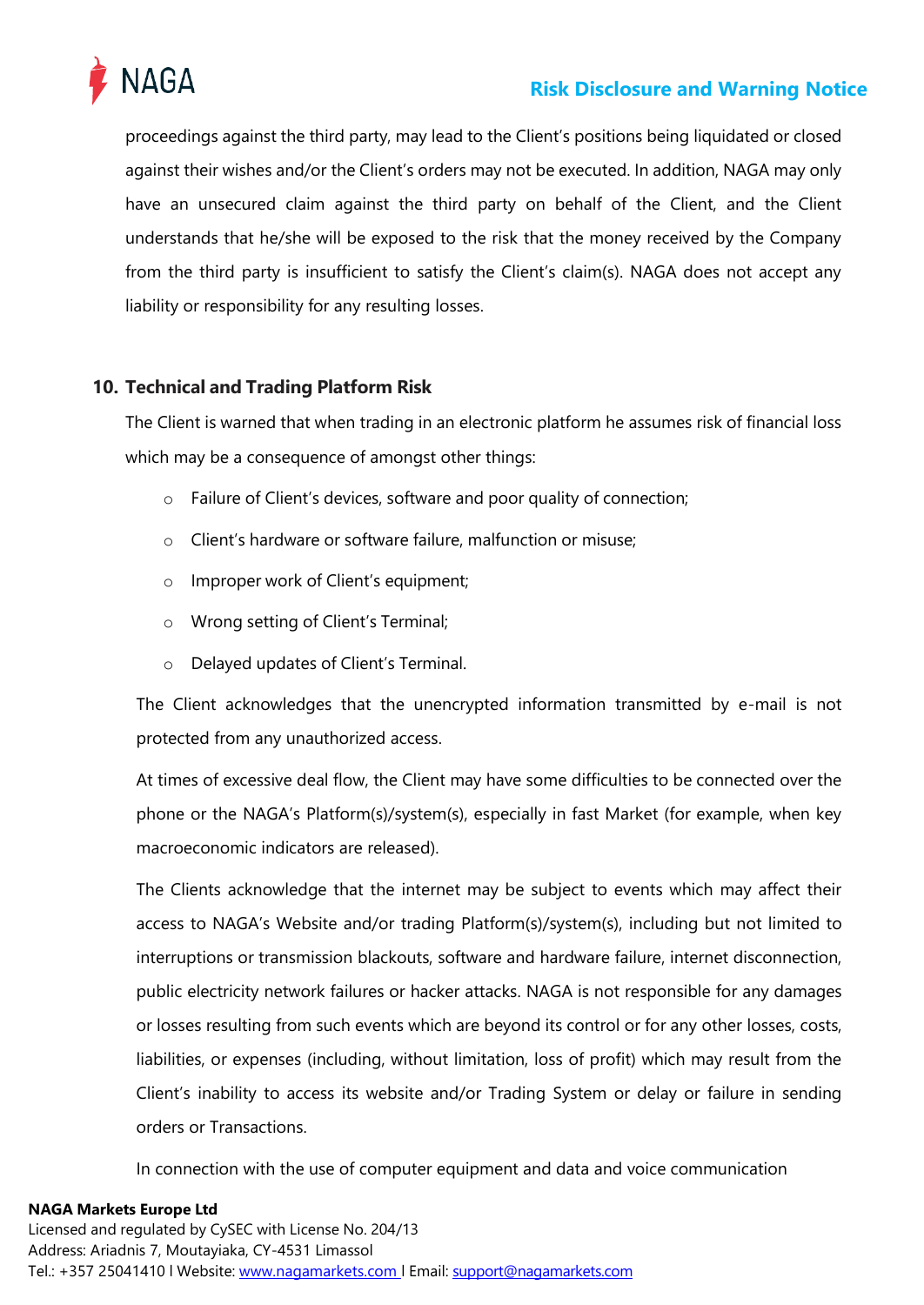

networks, the Client bears the following risks amongst other risks in which cases NAGA has no liability of any resulting loss:

- $\circ$  Power cut of the equipment on the side of the Client or the provider, or communication operator (including voice communication) that serves the Client;
- $\circ$  Physical damage (or destruction) of the communication channels used to link the Client and provider (communication operator), provider, and the trading or information server of the Client;
- o Outage (unacceptably low quality) of communication via the channels used by the Client, or NAGA or the channels used by the provider, or communication operator (including voice communication) that are used by the Client or NAGA;
- o Wrong or inconsistent requirement settings of the Client's Terminal;
- o Untimely update of the Client's Terminal;
- o When carrying out transactions via the telephone (land or cell phone lines) voice communication, the Client runs the risk of problematic dialling, when trying to reach NAGA due to communication quality issues and communication channel loads;
- $\circ$  The use of communication channels, hardware and software, generate the risk of nonreception of a message (including text messages) by the Client from NAGA;
- o Malfunction or non-operability of the Platform, which also includes the Client's Terminal.

The Client acknowledges that the only reliable source of Quotes Flow information is that of the live Server's Quotes Base. Quotes Base in the Client's Terminal is not a reliable source of Quotes Flow information because the connection between the Client Terminal and the Server may be disrupted at some point and some of the Quotes simply may not reach the Client's Terminal.

The Client acknowledges that when he/she closes the order placing/ deleting window or the position opening/closing window, the instruction, which has been sent to the Server, shall not be cancelled. Orders may be executed once at a time while being in the queue. Multiple orders from the same Client Account at the same time may not be executed.

The Client acknowledges that when he/she closes the Order, it shall not be cancelled. In case the Client has not received the result of the execution of the previously sent Order but decides to repeat the Order, the Client shall accept the risk of making two Transactions instead of one.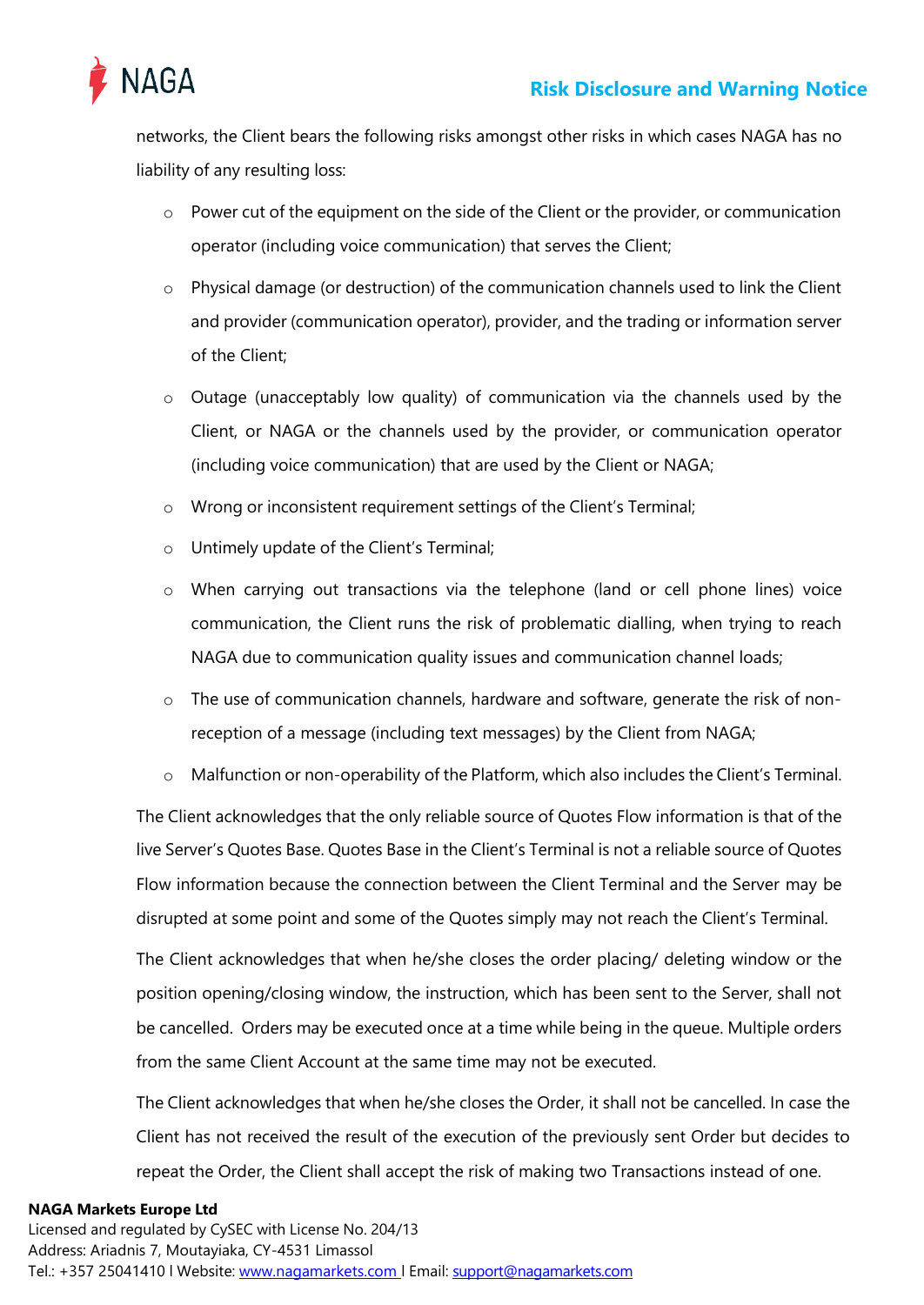

The Client acknowledges that if the Pending Order has already been executed but the Client sends an instruction to modify its level, the only instruction, which will be executed, is the instruction to modify Stop Loss and/or Take Profit levels on the position opened when the Pending Order is triggered. NAGA does not bear any responsibility if unauthorized third persons access information, including electronic addresses, electronic communication and personal data, access data when the above are transmitted between NAGA and the Client or when using the internet or other network communication facilities, telephone, or any other electronic means.

## <span id="page-14-0"></span>**11. Market Commentary**

Generic market information provided by NAGA to its clients is not intended to be and is not investment advice or personal trading recommendations. Such information is not and should not be considered as an advice to buy or sell, or solicitation of an advice to buy or sell any CFD. NAGA is not acting as an advisor or serving as a fiduciary to its clients.

It is the clients' responsibility to manage their tax and legal affairs including making any regulatory filings and payments and complying with applicable laws and regulations. NAGA does not provide any regulatory, tax or legal advice. If the client is in any doubt as to the tax treatment or liabilities related to the CFDs offered, the client may wish to seek independent advice.

The market commentary provided by NAGA (which does not constitute a personal recommendation or investment advice) is generic and based solely on the judgment of NAGA's personnel. NAGA's clients acknowledge that they enterinto transactions relying only on their own judgment. NAGA's generic market commentary is based on information believed to be reliable, but NAGA cannot and does not guarantee the accuracy or completeness thereof.

## <span id="page-14-1"></span>**12. Insolvency and Investor Compensation Fund**

NAGA's insolvency or default may lead to positions being liquidated or closed out without the Client's consent. NAGA participates in the Investor Compensation Fund for clients of Investment Firms regulated in the Republic of Cyprus. Certain clients will be entitled to compensation under the Investor Compensation Fund where NAGA is unable to meet its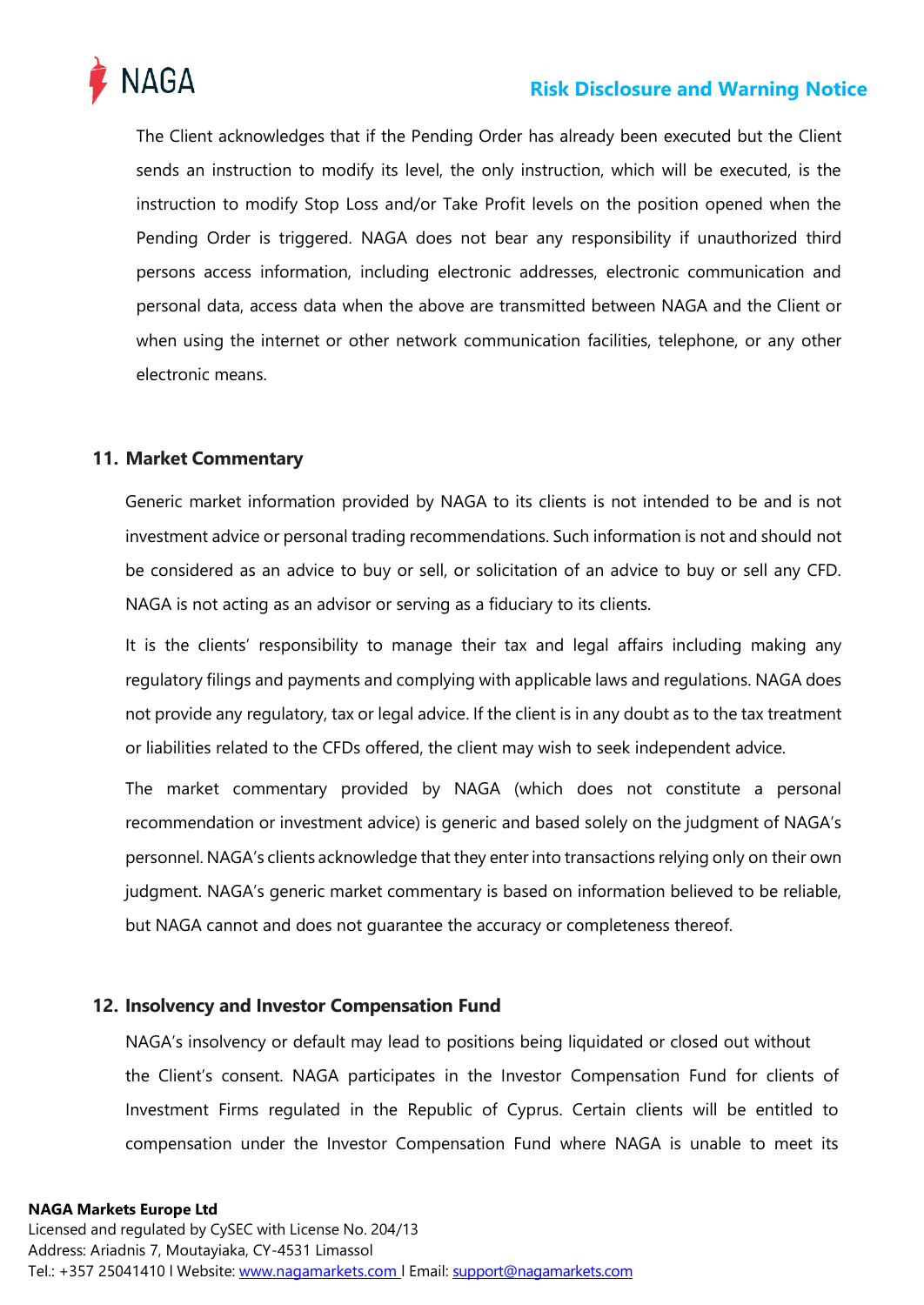

obligations towards its clients due to its financial circumstances and when there is no realistic prospect of improvementin the above circumstances in the near future. To receive compensation, Clients will have to file a compensation claim to the Fund in a timely manner and get it approved by the Fund's Administrative Committee. In any case, the compensation shall not exceed twenty thousand Euro (EUR 20.000) per each entitled client or 90% of the claimed amount, whichever is lower. For more details, please refer to the "Investor Compensation Fund", [here.](https://nagamarkets.com/legal-documentation)

## <span id="page-15-0"></span>**13. Suspension of Trading**

Under certain trading conditions it may be difficult or impossible to liquidate a position. This may occur, for example, at times of rapid price movement if the price rises or falls in one trading session to such an extent that under the rules of the relevant exchange trading is suspended or restricted. Placing a Stop Loss will not necessarily limit the Client's losses to the intended amounts, because market conditions may make it impossible to execute such an Order at the stipulated price. In addition, under certain market conditions, the execution of a Stop Loss Order may be worse than its stipulated price and the realized losses can be larger than expected.

## <span id="page-15-1"></span>**14. Advice and Recommendations**

When placing Orders with NAGA, NAGA will not advise its clients about the merits of a particular Transaction or give any form of investment advice and the Client acknowledges that the Services do not include the provision of investment advice in CFDs or the Underlying Markets. The Client alone will enter into Transactions and take the relevant decisions based on their own judgement. Clients represent that they are solely responsible for making their own independent appraisal and investigation into the risks of the Transaction. Clients represent that they have sufficient knowledge, market sophistication, professional advice, and experience to make their own evaluation of the merits and risks of any Transaction.

NAGA may, from time to time and at its discretion, provides the Client (or in newsletters which it may post on its website or provide to subscribers via its website or the Trading Platform or otherwise) with information, recommendations, news, market commentary or other information but not as a service. Where it does so: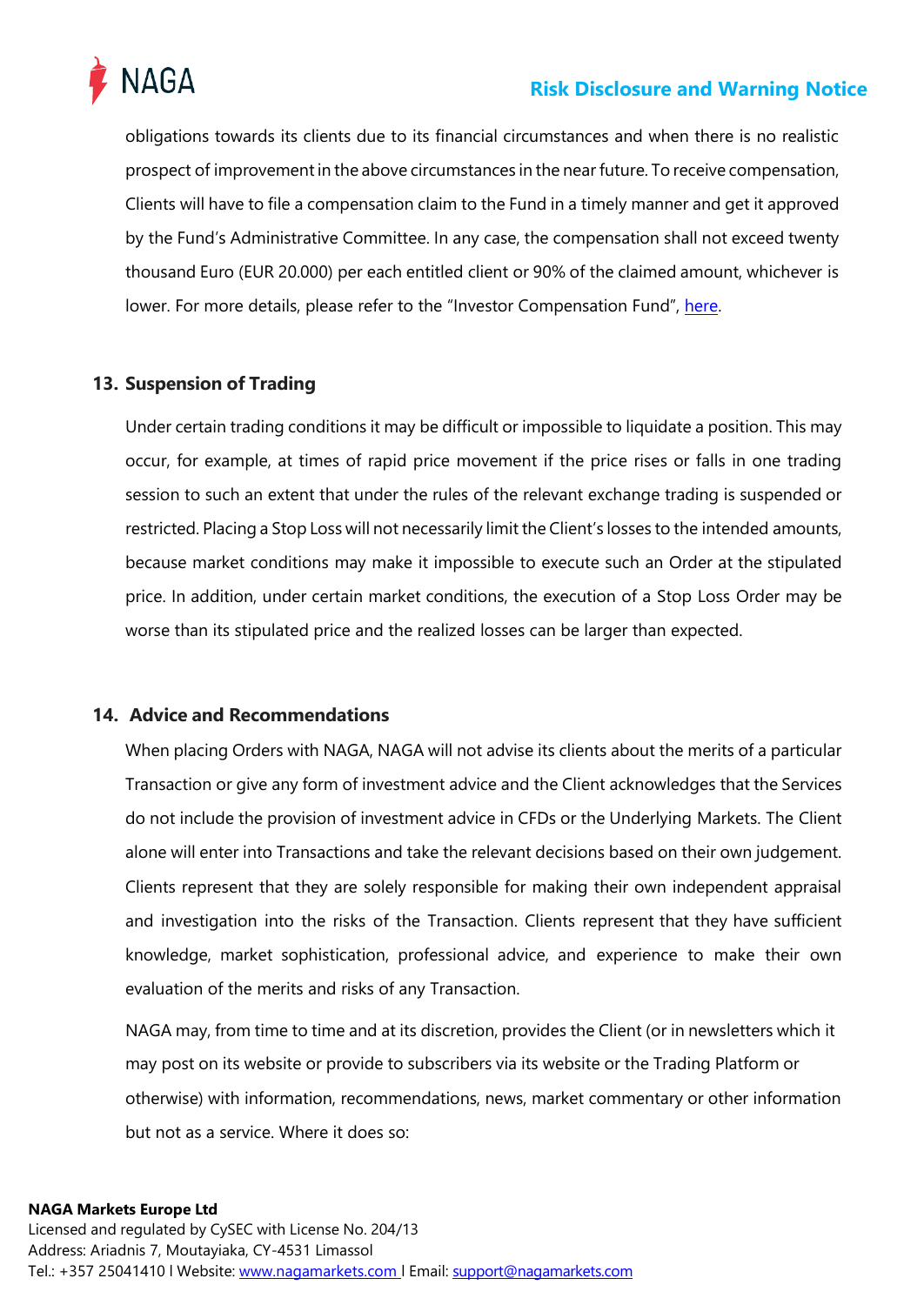

- NAGA will not be responsible for such information;
- NAGA gives no representation, warranty or guarantee as to the accuracy, correctness or completeness of such information or as to the tax or legal consequences of any related Transaction;
- This information is provided solely to enable the Clients to make their own investment decisions and do not amount to investment advice or unsolicited financial recommendation;
- If the document contains a restriction on the person or category of persons for whom that document is intended or to whom it is distributed, Clients agree that they will not pass it on to any such person or category of persons;
- Clients accept that prior to the despatch of any marketing material, NAGA may have acted upon itself to make use of the information on which it is based. NAGA does not make representations as to the time of receipt by the Clients and cannot guarantee that they will receive such information at the same time as other clients.

## <span id="page-16-0"></span>**15. General Risk Warning for NAGA Instruments and Services**

**The Services and Financial Instruments may not be appropriate for you**: Prior to entering into a business relationship with NAGA, NAGA is required to assess whether its product and services are appropriate and suitable for each Client. On the basis of information, the Client has provided, NAGA may assess that its products and services are not appropriate or suitable for them. NAGA is entitled to rely on the information provided by its clients during the onboarding procedure, unless it is under its attention that this information is not accurate, valid, and updated. If Clients are assessed that the services offered by NAGA are not appropriate for them and still decide to deal with NAGA, Clients are deemed to have confirmed that they understand the risks involved and accept them.

The historical movement of prices does not give a reliable indication of the movement of prices in the future. Past Performance of a financial instrument and user are not reliable indicators of future results.

**Risk Relating to Market Liquidity**: Upon engaging in CFD trading with NAGA, the orders will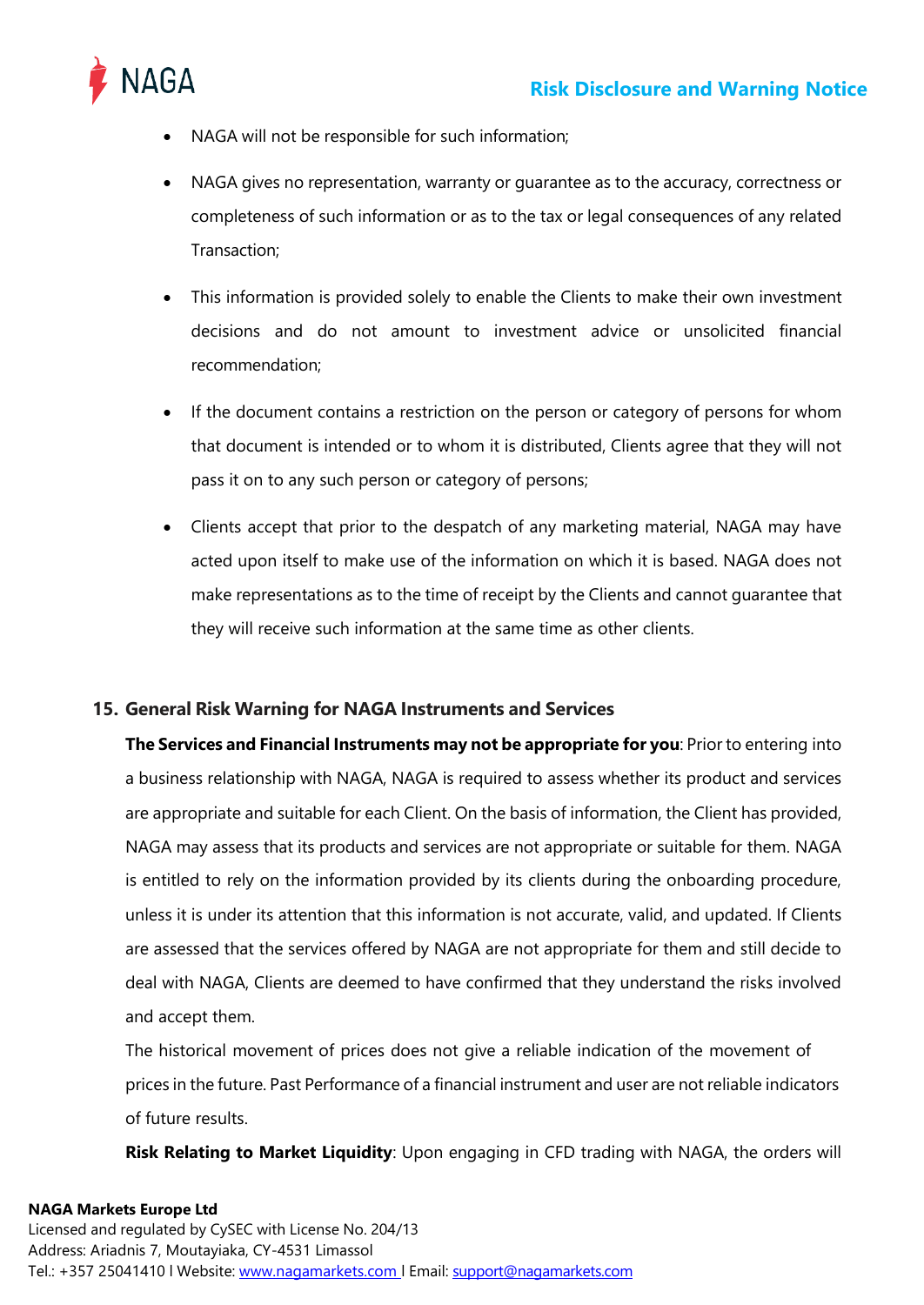

not be executed on a recognized or designated investment exchange and will be executed OTC. All positions entered into with NAGA must be closed with NAGA and cannot be closed with any other entity. OTC transactions may involve greater risk than investing in on-exchange transactions because there is no exchange market on which to close out an open position. It may be impossible to liquidate an existing position, to assess the value of the position arising from an OTC transaction or to assess the exposure to risk. There is no central clearing and no guarantee by any other party of NAGA's payment obligations to the client, so you are exposed to credit risk with NAGA. Clients must look only to NAGA for the performance of all their transactions, their account, and for the return of any margin.

**Risk associated with dramatically change of financial instrument price ("Gap Risk")**: Financial markets may fluctuate rapidly, and the prices of NAGA products will reflect this. Gapping occurs when the prices of a financial instrument suddenly shift from one level to another, without passing through the level in between. There may not always be an opportunity for you to place an order or for the platform to execute an order between the two price levels.

**Risk relating to holding CFD positions:** Being long in CFDs means that investors are buying the CFDs by speculating that the market price of the underlying will rise between the time of the purchase and sale. As owners of long positions, investors will generally make a profit if the market price of the underlying asset rises whilst long CFD position is open. Investors will suffer a loss, if the market price of the underlying asset falls whilst CFD long position is still open. Investors' loss will be the difference of the market price of the underlying asset at the time of purchase compared with the one at the time of the sale, multiplied by the amount of CFDs involved. Investors' potential loss may therefore be bigger than the initial margin required. Investors may also suffer a loss due to the closure of their position by NAGA, in case they do not have enough cash to maintain their position open.

Being short in CFDs means investors are selling the CFDs by speculating that the market price of the underlying asset will fall between the time of the purchase and sale. As the owner of a short position, investors will generally make a profit if the market price of the underlying asset falls whilst CFD position is open. Investor's will suffer a loss, if the market price of the underlying asset rises whilst CFD short position is still open. Investors' loss will be the difference of the market price of the underlying asset at the time of purchase compared with the one at the time of the sale, multiplied by the amount of CFDs. Investors' potential loss may therefore be bigger than the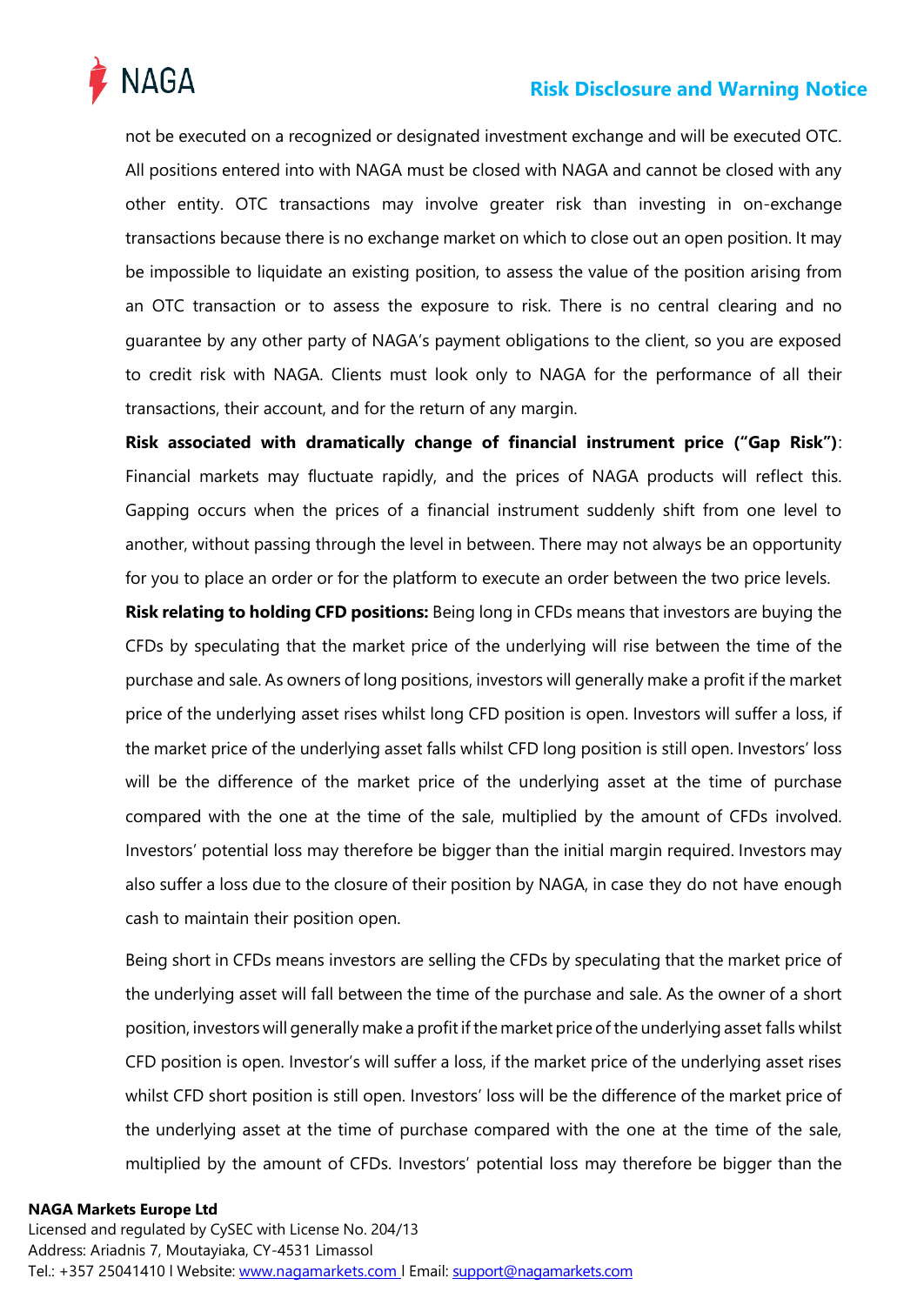



initial margin required. Investors may also suffer a loss due to the closure of their position by the Company, in case they do not have enough cash to maintain their position open.

**Risk Associated with High Leverage**: High degree of "leverage" is a distinct feature of CFDs. The effect of leverage makes investing in CFDs riskier than investing directly in the underlying asset. This is a result of the margining system applicable to CFDs which generally involves a small deposit relative to the size of the transaction, so that a relatively small price movement in the underlying asset can have a disproportional impact on a CFD trade. A small price movement in Client's favour can provide a high return, however, a small price movement against the client may quickly result in significant losses. If losses occur, Clients may be required to pay additional funds on short notice to maintain their position open. If Clients fail to comply with a request for additional funds, their position may be liquidated.

**Stop Loss Order cannot always protect from losses**: NAGA offers to its clients the opportunity to choose Stop Loss Orders to limit the potential losses they can incur from an open position. This option automatically closes open positions when they reach the price set by the Client. NAGA does not guarantee that a Stop Loss Order will be filled at the price specified.

**Margin Requirement**: Clients must always maintain a minimum margin on their open positions. It is the Clients' responsibility to monitor their account balance. Clients may receive a margin call to deposit additional cash if the margin in their account is too low. Clients may need to provide NAGA with additional funds to meet their margin requirement on short notice to maintain their positions open. Failure to do so, may result in positions being liquidated.

**Only cash settlement is available**: Clients understand that their positions can only be settled in cash and the difference between the buying and selling price partly determines the result of the investment.

**Failure to monitor positions entails risks**: Client shall be aware that it is important that they monitor all of their positions closely. It is the Client's responsibility to monitor their positions and during the period that they have any open positions they should always have the ability to access their account.

**Valuation Risk**: Prices, margins and valuations set by NAGA may differ from those provided elsewhere. NAGA will provide the prices to be used in trading, the valuation of Client's positions and the determination of margin requirements. The performance of Clients' trading Accounts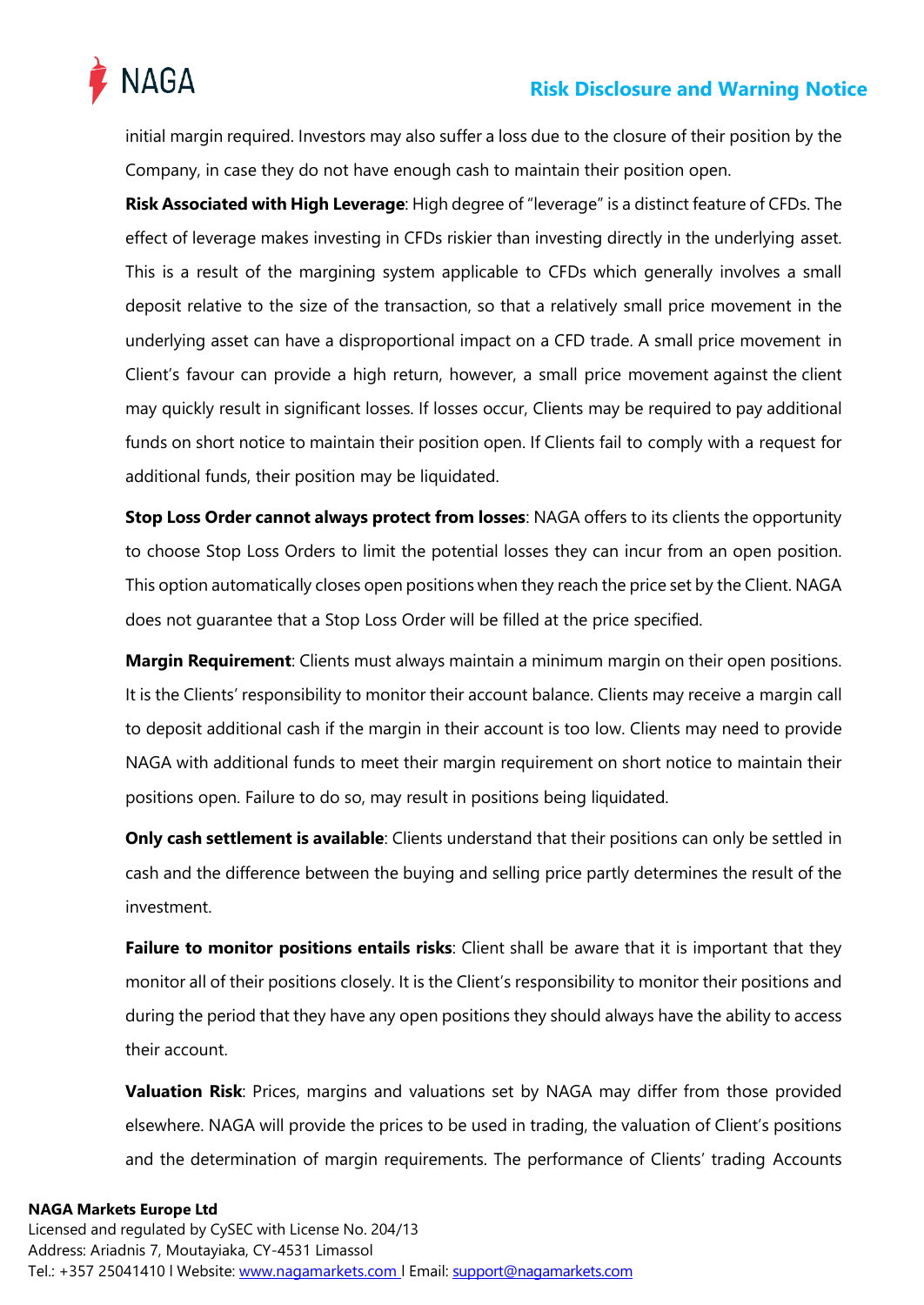

given CFD will depend on the prices set by NAGA and the market fluctuations in the underlying asset to which their CFD relates. Each underlying asset therefore carries specific risks that affect the result of the CFD concerned.

**Risk Relating to the rights of the Underlying**: Clients have no rights or obligations in respect of the underlying instruments or assets relating to CFDs. Clients should understand that CFDs can have different underlying assets, including, equity, indices, and commodities.

**CFDs are not suited for long term investors**. Holding an open CFD position for a long period leads to an increase in the associated costs. It may be more beneficial for Clients to buy the underlying asset instead.

**Foreign Exchange Risk:** A trading account with NAGA will be held in a currency which may be different from the currency the Client used to deposit, accordingly Clients should be aware of the relevant currency fluctuations.

**There is no guarantee of profits**: There are no guarantees of profit nor of avoiding losses when trading with NAGA. Neither NAGA intends to provide, nor can actually provide such guarantees. The Clients have been alerted by means of this document that risks are inherent to trading and that they must be financially able to bear such risks and withstand any losses incurred.

**Slippage**: Slippage refers to the difference between the expected price of a Transaction, and the price the Transaction is actually executed at. Slippage often occurs during periods of higher volatility (for example due to news events), making an Order at a specific price impossible to execute, when market orders are used, and also when large Orders are executed when there may not be enough liquidity at the desired price level to maintain the expected price of trade.

**Price Errors**: Should a price quoting error occur (including responses to relevant client requests), NAGA is not liable for any resulting errors in account balances and reserves the right to make the necessary corrections or adjustments to the relevant account. Any dispute arising from such price quoting errors will be resolved on the basis of the fair market value, as determined by NAGA in its sole discretion and acting in good faith, of the relevant market at the time that such an error occurred. In cases where the prevailing market represents prices different from the prices NAGA has posted on its platform, NAGA will attempt, on a best- efforts basis, to execute orders on or close to the prevailing market prices. This may or may not adversely affect the client's realized and unrealized gains and losses.

## **NAGA Markets Europe Ltd**

Licensed and regulated by CySEC with License No. 204/13 Address: Ariadnis 7, Moutayiaka, CY-4531 Limassol Tel.: +357 25041410 l Website: www.nagamarkets.com | Email: support@nagamarkets.com